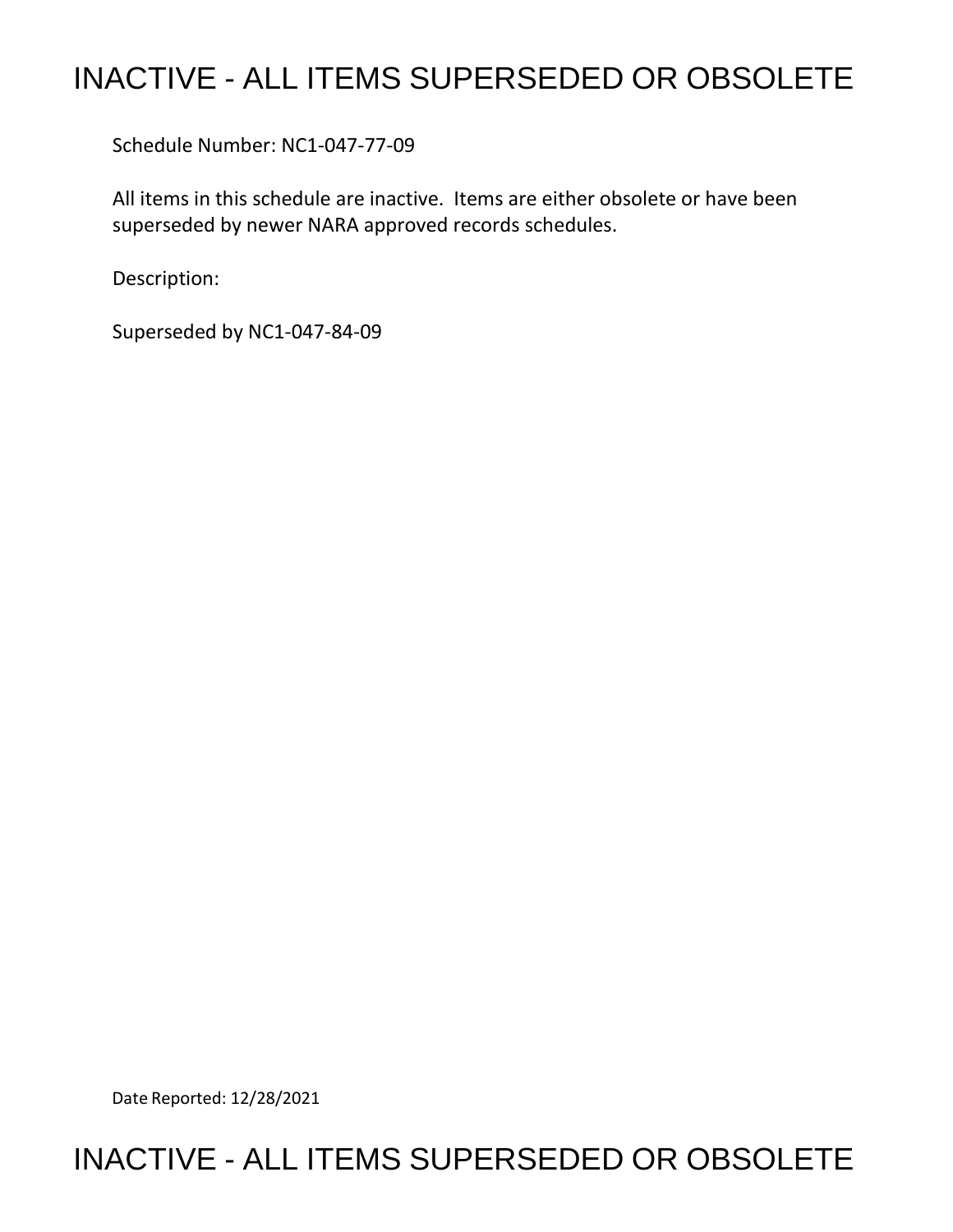| Standatd Form No. 115<br>Revised November 1951<br>Prescribed by General Services |                                                                                                                                                                                                                                                                                                                                                                                                                                                                                                                                                                                                                                                                                                                             |                           |                                       |                                                                                              |  |
|----------------------------------------------------------------------------------|-----------------------------------------------------------------------------------------------------------------------------------------------------------------------------------------------------------------------------------------------------------------------------------------------------------------------------------------------------------------------------------------------------------------------------------------------------------------------------------------------------------------------------------------------------------------------------------------------------------------------------------------------------------------------------------------------------------------------------|---------------------------|---------------------------------------|----------------------------------------------------------------------------------------------|--|
| Administration<br>GSA Reg. $3-\text{IV}-106$                                     | REQUEST FOR AUTHORITY                                                                                                                                                                                                                                                                                                                                                                                                                                                                                                                                                                                                                                                                                                       | <b>LEAVE BLANK</b>        |                                       | JOB NO.                                                                                      |  |
| 115-102                                                                          | TO DISPOSE OF RECORDS                                                                                                                                                                                                                                                                                                                                                                                                                                                                                                                                                                                                                                                                                                       | <u> ቸቼ 'ፑΈ</u> ጅ' 1977    | NC                                    |                                                                                              |  |
|                                                                                  | (See Instructions on Reverse)                                                                                                                                                                                                                                                                                                                                                                                                                                                                                                                                                                                                                                                                                               | DATE APPROVED             | 4                                     | 7                                                                                            |  |
|                                                                                  | GENERAL SERVICES ADMINISTRATION,<br>NATIONAL ARCHIVES AND RECORDS SERVICE, WASHINGTON 25, D.7C.                                                                                                                                                                                                                                                                                                                                                                                                                                                                                                                                                                                                                             |                           |                                       |                                                                                              |  |
| 1. FROM (AGENCY OR ESTABLISHMENT)                                                |                                                                                                                                                                                                                                                                                                                                                                                                                                                                                                                                                                                                                                                                                                                             | NOTIFICATION TO AGENCY    |                                       |                                                                                              |  |
| Department of Health, Education, and Welfare                                     |                                                                                                                                                                                                                                                                                                                                                                                                                                                                                                                                                                                                                                                                                                                             |                           |                                       | In accordance with the provisions of 44 U.S.C.                                               |  |
| 2. MAJOR SUBDIVISION                                                             |                                                                                                                                                                                                                                                                                                                                                                                                                                                                                                                                                                                                                                                                                                                             |                           |                                       | 3303a the disposal request, including amend-<br>ments, is approved except for items that may |  |
| Social Security Administration                                                   |                                                                                                                                                                                                                                                                                                                                                                                                                                                                                                                                                                                                                                                                                                                             |                           | be stamped "disposal not approved" or |                                                                                              |  |
| 3. MINOR SUBDIVISION<br>Office of Program Operations                             |                                                                                                                                                                                                                                                                                                                                                                                                                                                                                                                                                                                                                                                                                                                             | "withdrawn" in column 10. |                                       |                                                                                              |  |
| 4. NAME OF PERSON WITH WHOM TO CONFER<br>5. TEL. EXT.                            |                                                                                                                                                                                                                                                                                                                                                                                                                                                                                                                                                                                                                                                                                                                             |                           |                                       |                                                                                              |  |
| Olyn B. Thomas<br>594-5770                                                       |                                                                                                                                                                                                                                                                                                                                                                                                                                                                                                                                                                                                                                                                                                                             |                           |                                       |                                                                                              |  |
| <b>8. CERTIFICATE OF AGENCY REPRESENTATIVE:</b>                                  |                                                                                                                                                                                                                                                                                                                                                                                                                                                                                                                                                                                                                                                                                                                             |                           |                                       |                                                                                              |  |
|                                                                                  | I hereby certify that I am authorized to act for the head of this agency in matters pertaining to the disposal of records, and that the records described in this list or                                                                                                                                                                                                                                                                                                                                                                                                                                                                                                                                                   |                           |                                       |                                                                                              |  |
|                                                                                  | achedule of $\Box$ pages are proposed for disposal for the reason indicated: ("X" only one)                                                                                                                                                                                                                                                                                                                                                                                                                                                                                                                                                                                                                                 |                           |                                       |                                                                                              |  |
| A                                                                                | The records will cease to have sufficient value<br>The records have<br>в<br>to warrant further retention on the expiration<br>ceased to have suffi-                                                                                                                                                                                                                                                                                                                                                                                                                                                                                                                                                                         |                           |                                       |                                                                                              |  |
| further retention.                                                               | of the period of time indicated or on the occur-<br>cient value to warrant<br>rence of the event specified,                                                                                                                                                                                                                                                                                                                                                                                                                                                                                                                                                                                                                 |                           |                                       |                                                                                              |  |
|                                                                                  |                                                                                                                                                                                                                                                                                                                                                                                                                                                                                                                                                                                                                                                                                                                             |                           |                                       |                                                                                              |  |
| 2/3/77                                                                           | Russe                                                                                                                                                                                                                                                                                                                                                                                                                                                                                                                                                                                                                                                                                                                       |                           |                                       | Dept. Records Met. Officer                                                                   |  |
| (Date)                                                                           | (Signature of Agency Representative)                                                                                                                                                                                                                                                                                                                                                                                                                                                                                                                                                                                                                                                                                        |                           |                                       |                                                                                              |  |
| 7.<br>ITEM NO.                                                                   | 8. DESCRIPTION OF ITEM<br>(WITH INCLUSIVE DATES OR RETENTION PERIODS)                                                                                                                                                                                                                                                                                                                                                                                                                                                                                                                                                                                                                                                       |                           | 9.<br>SAMPLE OR<br>JOB NO.            | 10.<br><b>ACTION TAKEN</b>                                                                   |  |
|                                                                                  |                                                                                                                                                                                                                                                                                                                                                                                                                                                                                                                                                                                                                                                                                                                             |                           |                                       |                                                                                              |  |
|                                                                                  | Unsolicited Reinstating<br>Information (URI) Correspondence                                                                                                                                                                                                                                                                                                                                                                                                                                                                                                                                                                                                                                                                 |                           |                                       |                                                                                              |  |
|                                                                                  |                                                                                                                                                                                                                                                                                                                                                                                                                                                                                                                                                                                                                                                                                                                             |                           |                                       |                                                                                              |  |
|                                                                                  | Correspondence received from employees, employers,<br>district offices or Internal Revenue Service supplying<br>a social secutifity number for an incomplete wage item or<br>correcting a name or social security number for a<br>previously reported wage item. Information may be on<br>forms SSA-L451, Letter to Taxpayers Reporting Tip Income<br>or Schedule T, Request for SSN; IRS-941C, Statement to<br>Correct Information; or photocopies of SSA-L1002(A),<br>Request for Social Security Information. If corrections<br>have been made prior to receipt of URI Correspondence,<br>the correspondence then results in no action and has-<br>no further value.<br>Correspondence Requiring No Action<br>MAN EN ARA |                           |                                       |                                                                                              |  |
|                                                                                  | Destroy immediately.                                                                                                                                                                                                                                                                                                                                                                                                                                                                                                                                                                                                                                                                                                        |                           |                                       |                                                                                              |  |
|                                                                                  | Correspondence Requiring Action                                                                                                                                                                                                                                                                                                                                                                                                                                                                                                                                                                                                                                                                                             |                           |                                       |                                                                                              |  |
|                                                                                  | Transfer to the SSA Holding Area after required actions<br>completed. Destroy after a total of 4 years' retention.                                                                                                                                                                                                                                                                                                                                                                                                                                                                                                                                                                                                          |                           |                                       |                                                                                              |  |
|                                                                                  | Sunt to agency-2/24/77 for                                                                                                                                                                                                                                                                                                                                                                                                                                                                                                                                                                                                                                                                                                  |                           |                                       |                                                                                              |  |

 $\overline{\phantom{a}}$